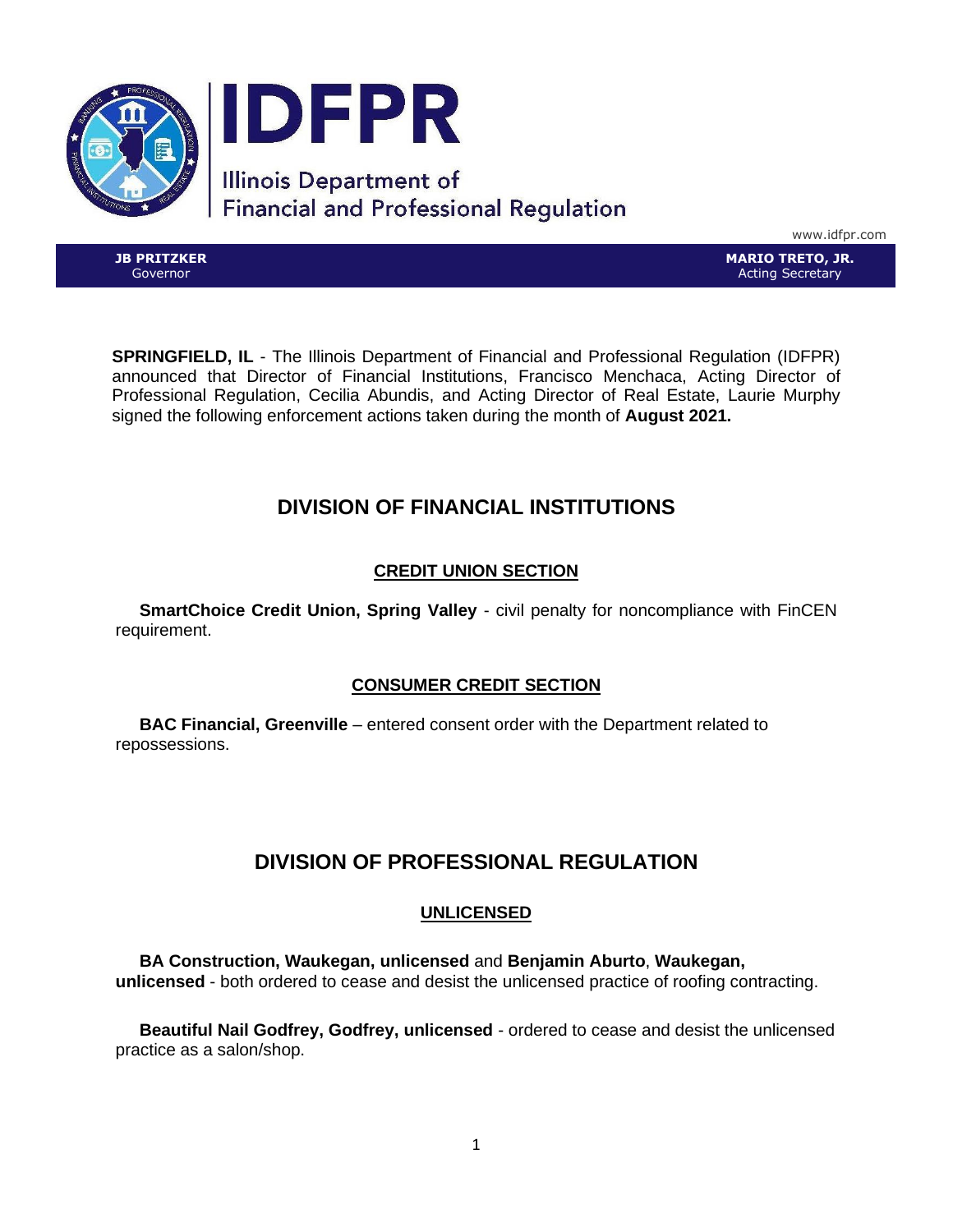**Square One Contractors Incorporated, Swansea, unlicensed and Robert W Lucas, Swansea, unlicensed** – both ordered to cease and desist unlicensed practice of roofing contracting.

## **BARBER, COSMETOLOGY, ESTHETICS, HAIR BRAIDING & NAIL TECHNOLOGY**

 **Kathleen Beumer, Elmhurst, 011217007** - cosmetology license restored to suspension for 120 days nunc pro tunc to March 1, 2021 after practiced cosmetology on a non-renewed license.

 **Colours Nails Salon Corp, Chicago, 189016107** - salon license placed on probation for one year and fined \$1,000 for failure to maintain sanitation standards and unprofessional conduct.

 **Fantastic Sams, Edwardsville, 189009965** - salon license placed on probation for one year with conditions and fined \$1,000 for failure to maintain sanitation standards and comply with display of service provider licenses.

 **Lena's Artistic Beauty College, Chicago, 013000766** - cosmetology school license placed in refuse to renew status based on repeated violation of regulations and providing false or misleading information to the Department.

 **Marvelous Nails, Washington, 189014995** - salon license placed in refuse to renew status based on failure to comply with sanitation standards and unprofessional conduct.

 **Vara School Professionals, Inc., Plainfield, 013000739** - cosmetology school license placed on indefinite probation with conditions for a minimum of six months after being placed on financial aid monitoring by NACCAS and the U.S. Department of Education.

## **DENTAL**

 **Larisa Bandura, Chicago, 019019463** - dental license indefinitely suspended and fined \$10,000 due to respondent's dental practice and equipment being unsanitary and unsafe.

 **Phillip Cannizzaro, North Riverside, 019013321** - dental license reprimanded and fined \$4,000 due to unprofessional conduct.

 **Aaron Cwik, Gurnee, 019027290** - dental license and controlled substance license indefinitely suspended and dental sedation permit license, **137000709** and specialty in dentistry license, **021002225** are indefinitely suspended for a minimum of three years due to respondent's administration of Propofol during a dental procedure which caused probable complications and contributed to a patient's death.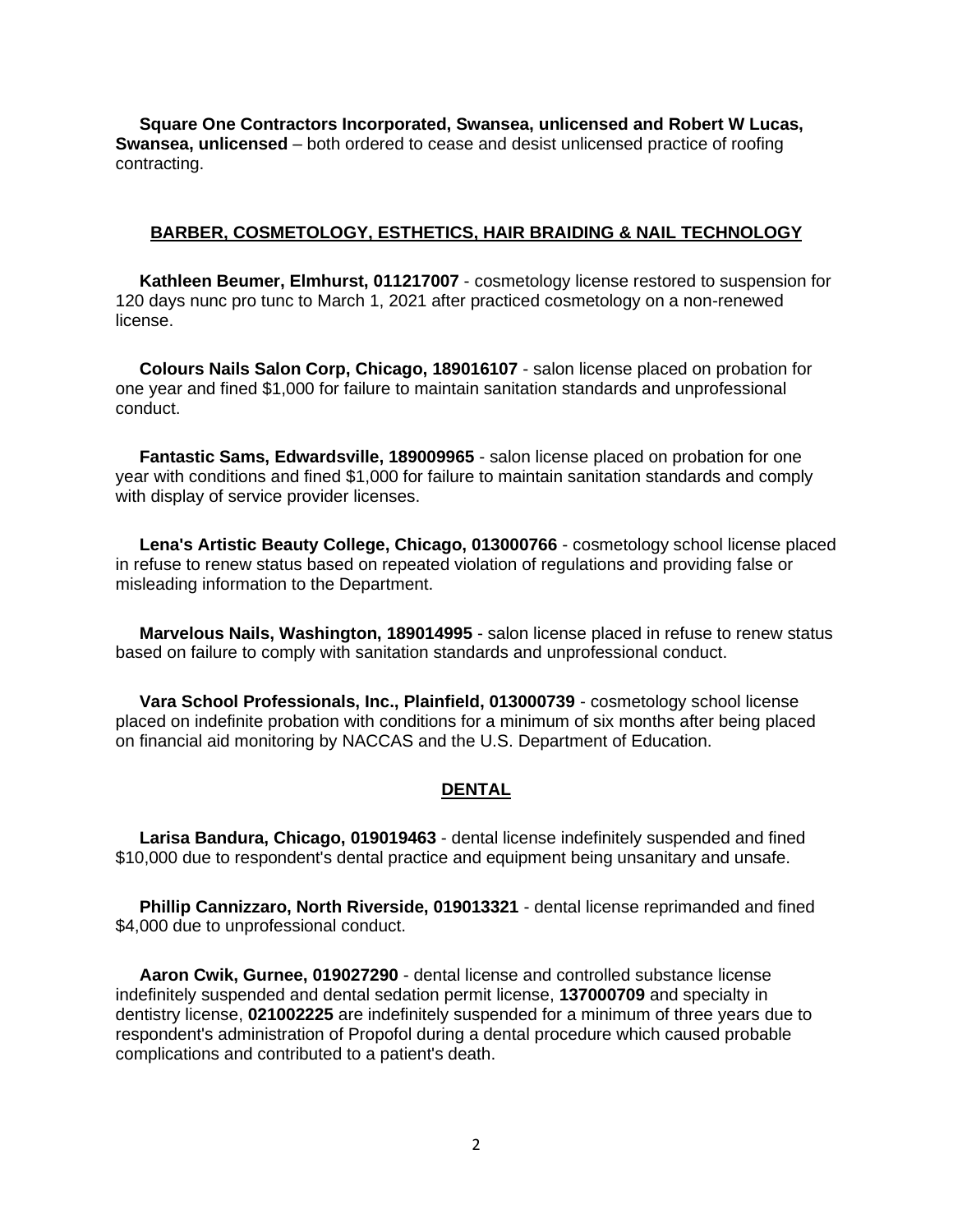**Pankaj Goyal, Fountain Hills, AZ, 019023523** - dental license indefinitely suspended due to sister-state discipline in Arizona.

#### **PRIVATE DETECTIVE, PRIVATE ALARM, LOCKSMITH AND PRIVATE SECURITY**

 **Ciera Allen, Chicago, 129354375** - permanent employee registration card placed in refuse to renew status due to being convicted of Class A Misdemeanor Battery/Makes Physical Contact in Cook County, case number 20CF00412301, and for failing to report the arrest and conviction to the Department within 60 days.

 **Noe Chavez, Chicago, 129396498** - permanent employee registration card placed in refuse to renew status due to being convicted of Class 3 Felony Agg Batter/Great Bodily Harm in Cook County, case number 19CR60009901, and for failing to report the arrest and conviction to the Department within 60 days.

 **Lariah Clay, Bridgeview, 129463986** - permanent employee registration card issued and placed on one-year non-reporting probation due to a violation of the Act.

 **Tyreese Clay, Chicago, 129410460** - permanent employee registration card placed in refuse to renew status due to being convicted of Class A Misdemeanor Carry/Possess Firearm in Public in Cook County, case number 20CF0071501, and for failing to report the arrest and conviction to the Department within 60 days.

 **Lisa Davis, Aurora, 129464363** - permanent employee registration card placed on nonreporting probation for one year due to a violation of the Act.

 **Jacqueline Gallagher, Aurora, 129410102** - permanent employee registration card placed in refuse to renew status due to being convicted of Class 4 Felony Possession of Controlled Substance in Kane County, case number 19CF000021610010, and for failing to report the arrest and conviction to the Department within 60 days.

 **Steven Hathorne, Aurora, 129401472** - permanent employee registration card placed in refuse to renew status due to being convicted of Class 4 Felony Agg. UUW/Vehicle/Loaded/No FCAA in Kane County, case number 19CF000021610010, and for failing to report the arrest and conviction to the Department within 60 days.

 **Kentrell Holmes, Chicago, 129408980** - permanent employee registration card placed in refuse to renew status due to being convicted of Class 4 Felony Agg. Assault PO in Cook County, case number 19CF000021610010, and for failing to report the arrest and conviction to the Department within 60 days.

 **Darnell Johnson, Chicago, 129388007** - permanent employee registration card placed in refuse to renew status due to being convicted of Class 2 Felony Manufacturing/Delivering Controlled Substances in Will County, and for failing to report the arrest and conviction to the Department within 60 days.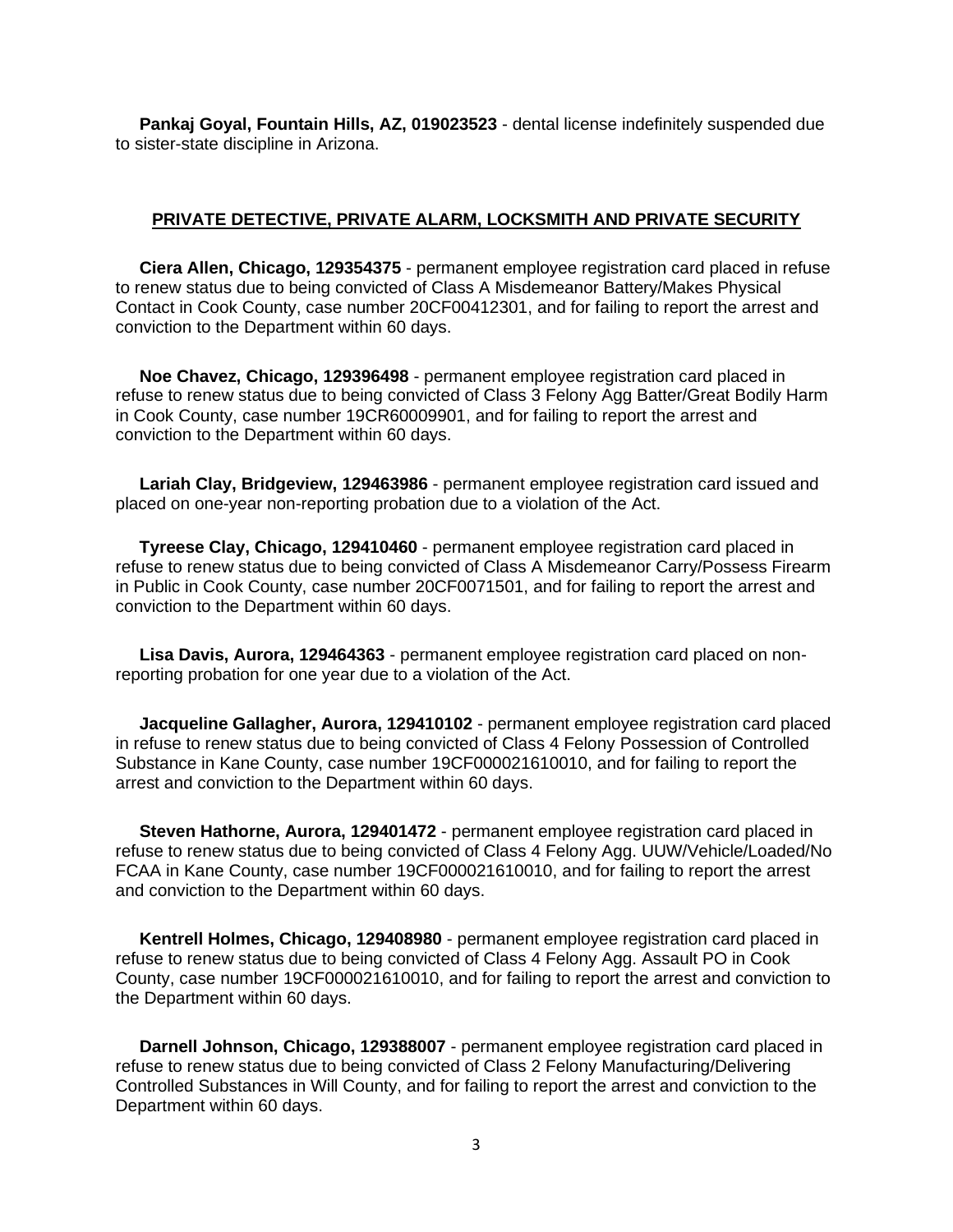**Guillermo Leon, Chicago, 129412155** - permanent employee registration card placed in refuse to renew status due to being convicted of Class 4 Felony Possession Cannabis/>100- 500 Gr. in Cook County, and for failing to report the arrest and conviction to the Department within 60 days.

 **Tremaine Lewis, Chicago, 129415366** - permanent employee registration card restored from suspension to one-year non-reporting probation.

 **Dominque McMullan, Chicago, 129410317** - permanent employee registration card placed in refuse to renew status due to being convicted of Class 4 Felony Aggravated Use of a Weapon/Vehicle in Cook County, and for failing to report the arrest and conviction to the Department within 60 days.

 **Phylon Moore, Chicago, 129231522** - permanent employee registration card placed on suspension for six months for operating private security contractor businesses without the benefit of licensure.

 **Tharrin Nickson, Chicago, 129413398** - permanent employee registration card placed in refuse to renew status due to being convicted of Class 4 Felony Aggravated UUW/Vehicle in Cook County, and for failing to report the arrest and conviction to the Department within 60 days.

 **Abdelwahab Oumoussa, Round Lake, 129408942** - permanent employee registration card placed in refuse to renew status due to being convicted of Class A Misdemeanor Domestic Battery/Bodily Harm in Cook County, and for failing to report the arrest and conviction to the Department within 60 days.

 **Ashley Sanderson, Monmouth, 129384212** - permanent employee registration card placed in refuse to renew status due to being convicted of Class A Misdemeanor Violate Order of Protection in Rock Island County, and for failing to report the arrest and conviction to the Department within 60 days.

 **Ultimate Security of America Corporation, Plainfield, 122001138** - private detective branch office fined \$1,000 for operating an unlicensed branch office and employing unregistered security guards.

#### **FUNERAL DIRECTOR AND EMBALMER**

 **Michael Carbonara, Melrose Park, 034016606** - funeral director and embalmer license reprimanded and fined \$7,500 for failure to obtain authorization from the medical examiner prior to disposition of a decedent where cause of death had not been established.

#### **IL ROOFING CONTRACTOR**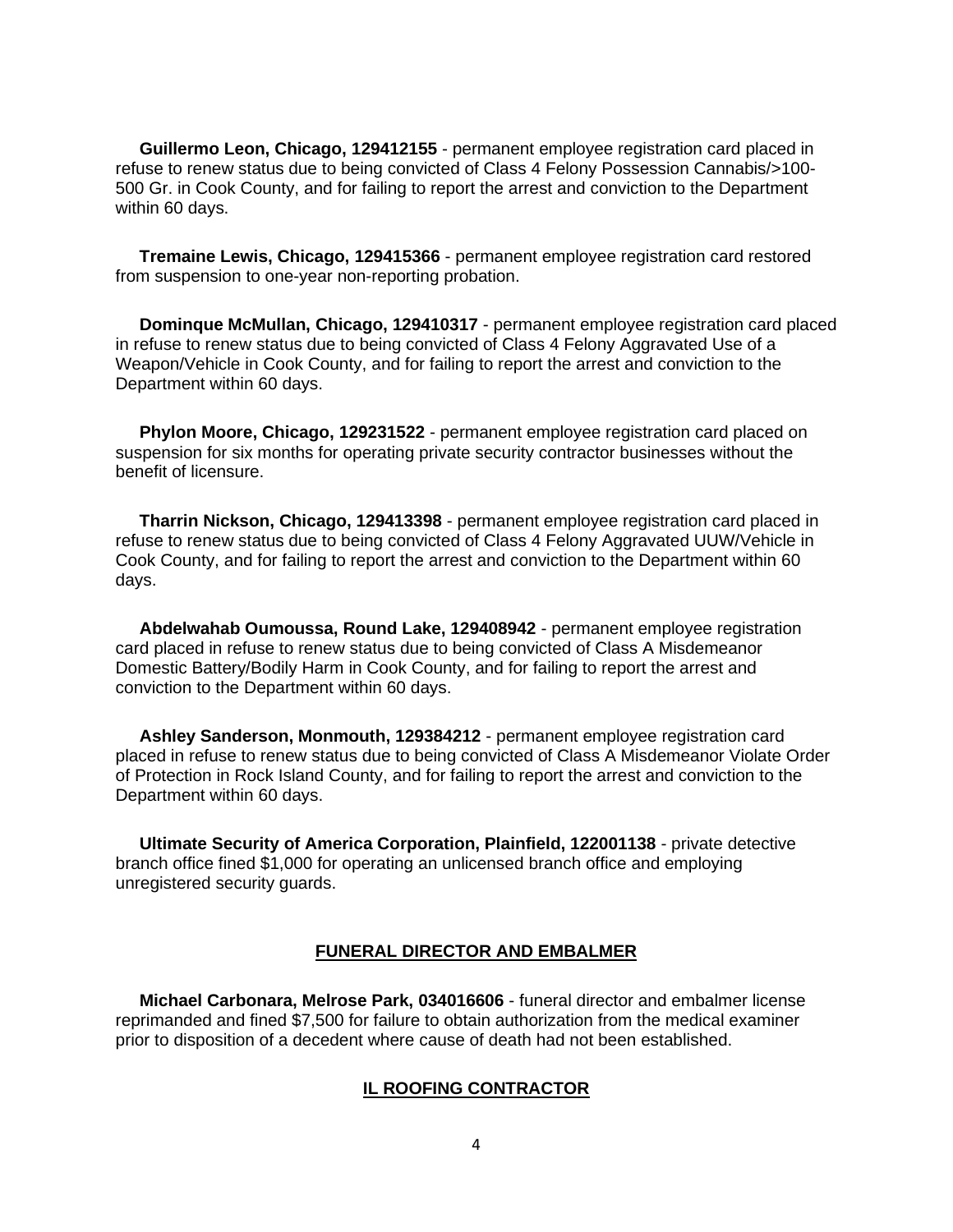**JN Restoration, Inc., Indianapolis, IN, 104017278** - roofing contractor license placed in refuse to renew status based on aiding and assisting unlicensed practice of roofing contracting, failure to provide a written response to the Department's information request, and unprofessional conduct.

## **MEDICAL**

 **Reno Ahuja, Carbondale, 036128348** - physician and surgeon license placed on indefinite probation for a minimum of one year, fined \$5,000, and must submit proof of completion of 20 category I CME credits for prescribing controlled substances without renewing her Illinois controlled substance license and failing to appropriately evaluate and treat a patient experience an acute psychiatric episode.

 **Dale Blaise, Murphysboro, 036065426** - physician and surgeon license placed on indefinite probation for a minimum of 12 months and fined \$1,000 for inappropriately prescribing opiates to several patients of his practice.

 **Jeremy Clark, Vandalia, 038009768** - chiropractor license reprimanded and must submit a proof of completion of 10 category I CME credits due to respondent's 2019 Medicare revocation.

 **Thomas Dosumu-Johnson, Newport Beach, CA, 036149651** - physician and surgeon license indefinitely suspended due to an adverse action by the State of California in January 2020 and the State of Florida in June 2021.

 **Gerald Farby, Chicago, 036052964** - physician and surgeon license's indefinite probation extended for 90 days and thereafter terminated and fined \$1,000 for violation of the Department's probation.

 **Bala Hota, Hinsdale, 036100265** - physician and surgeon license reprimanded, must take and pass all five areas of Ethics and Boundaries Post-Licensure Essay Examination, and fined \$20,000 for improperly converting research grant money for personal benefit.

 **Stephen Houde, Batavia, 036098010** - physician and surgeon license restored from suspension to indefinite probation for a minimum of five years.

 **Julian Machado, Orland Park, 038013479** - chiropractor license placed in refuse to renew status due to failure to comply with ongoing terms of the Department's probation.

 **Joseph Mason, Chicago, 036065073** - physician and surgeon license reprimanded and must complete five hours of CME's due to improper prescribing and incomplete compliance with Risk Evaluation and Mitigation Strategy protocols.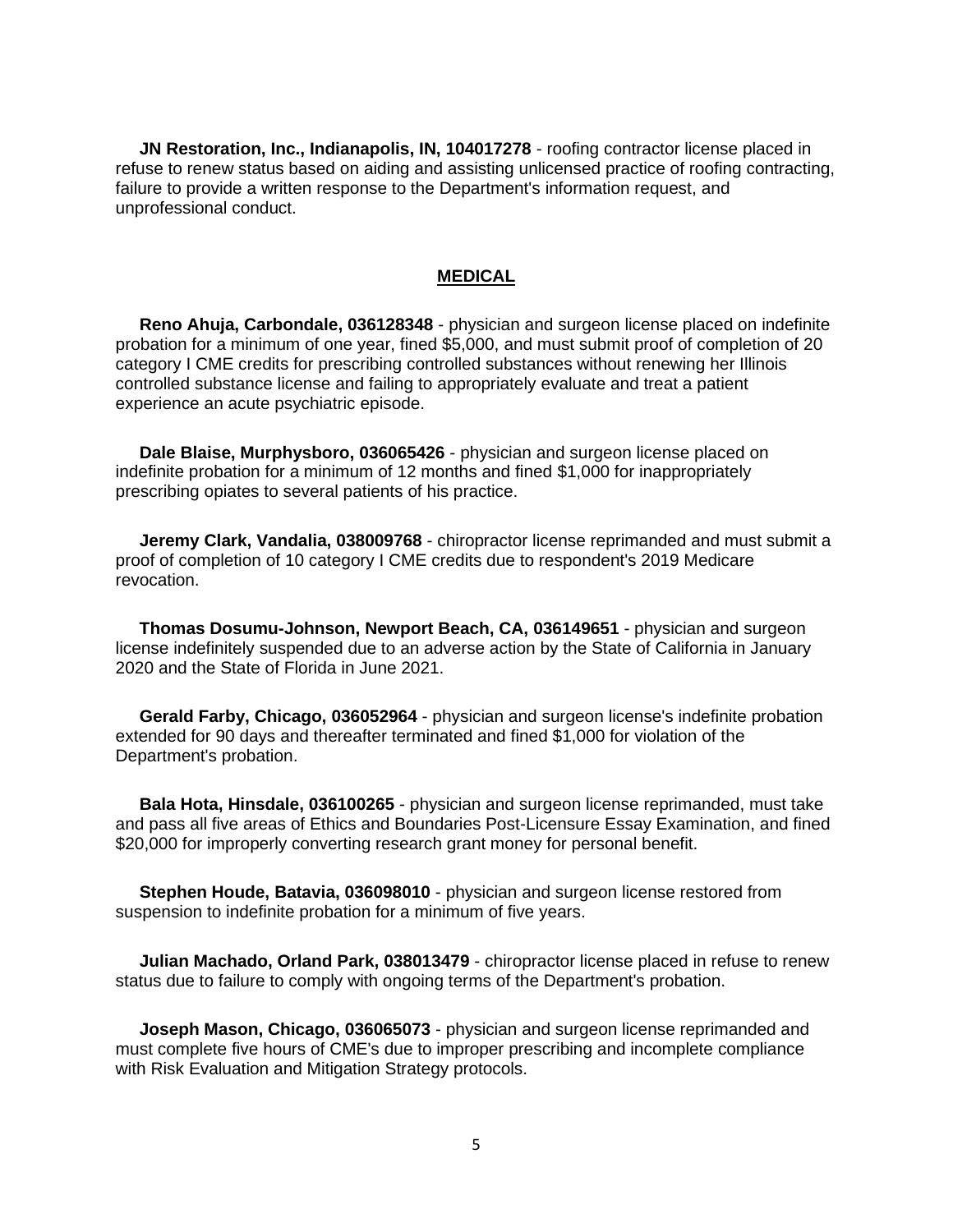**Brian Ragona, Joliet, 036069543** - physician and surgeon license reprimanded and fined \$7,500 for inappropriate controlled substance prescribing.

 **Jason Sachman, Highland Park, 036144789** - physician and surgeon license restored to indefinite probation with practice restrictions for a minimum of five years and must submit proof of completion of 30 CME's.

## **NURSING**

 **Richard Baker, Granville, 041283704** - registered professional nurse license and **209007858**, advanced practice nurse license placed on indefinite probation with conditions for a minimum of three years for unprofessional conduct and habitual or excessive use of Ketamine and Midazolam.

 **Valerie Buchanan, Fort Myers, FL, 041489823** - registered professional nurse license reprimanded due to respondent's sister-state discipline for failure to disclose.

 **Stephanie Godinez, Mundelein, 041357804** - registered professional nurse license placed on indefinite probation for a minimum of two years due to administering medications to patients without proper authorization.

 **Alicia Heath, Peoria, 043115569** - practical nurse license indefinitely suspended due to possession of a controlled substance.

 **Jennifer Johnson, Jefferson, GA, 041391466** - registered professional nurse license place in refuse to renew status due to a sister-state discipline.

 **Evan Jostad, Peoria, 041466929** - registered professional nurse license placed on indefinite probation for a minimum of five years due to self-reported substance use disorder.

 **Richard Kuklinski, Belleville, 041269931** - registered professional nurse license temporarily suspended pending completion of criminal proceedings, due to failure to comply with the terms of an Order Requiring Presence of a Chaperone During Patient Encounters.

 **Heather Leonard, Portland, ME, 041437246** - registered professional nurse license placed in refuse to renew status due to a sister-state discipline.

 **Holly Martinell, Litchfield Park, AZ, 041326003** - registered professional nurse license placed in refuse to renew status due to a sister-state discipline.

 **Allyce Moll, Perryville, MO, 041455740** - registered professional nurse license reprimanded due to a felony conviction.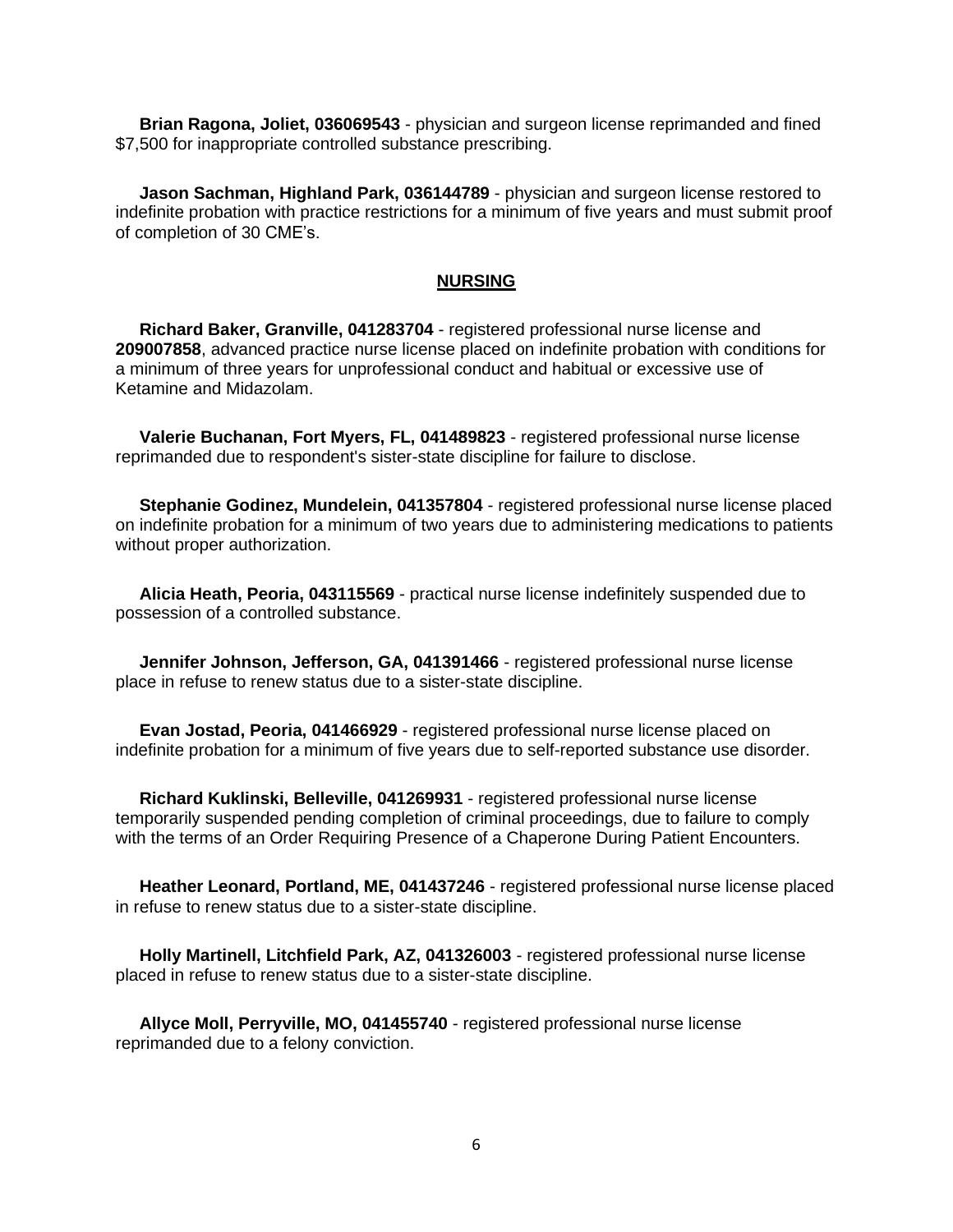**Charrese Whitley, Naperville, 043122707** - practical nurse license reprimanded for unprofessional conduct by having telephone conversations with a patient which violated patient professional boundaries.

 **Geneva Wright, Beach Park, 041429629** - registered professional nurse license indefinitely suspended for a minimum of three years after the Department received information that respondent withheld treatment from a patient and made unauthorized changes to the care and delivery of treatment of the patient who later died.

## **PHARMACY**

 **Christy Koester, Belleville, 049146320** - pharmacy technician license placed in refuse to renew status due to unprofessional conduct and violations of the Illinois Pharmacy Practice Act.

#### **PERFUSION**

 **Victor Martychenko, O'Fallon, 214000277** - perfusionist license renewed with reprimand due to applicant's sister-state discipline.

#### **VETERINARIAN**

 **Cameron Eilts, Rock Springs, WY, 090008758** - veterinarian license's refuse to renew status vacated and then reprimanded due to alleged unprofessional conduct.

# **DIVISION OF REAL ESTATE**

#### **UNLICENSED**

 **Zijun Wang, Chicago** - ordered to cease and desist from engaging in any real estate activities and a \$10,000 civil penalty for advertising as a real estate company without being licensed and for posting inaccurate and misleading advertisements.

 **City Spade Inc, Chicago** - ordered to cease and desist from engaging in any real estate activities and a \$10,000 civil penalty for advertising as a real estate company without being licensed and for posting inaccurate and misleading advertisements.

#### **APPRAISAL**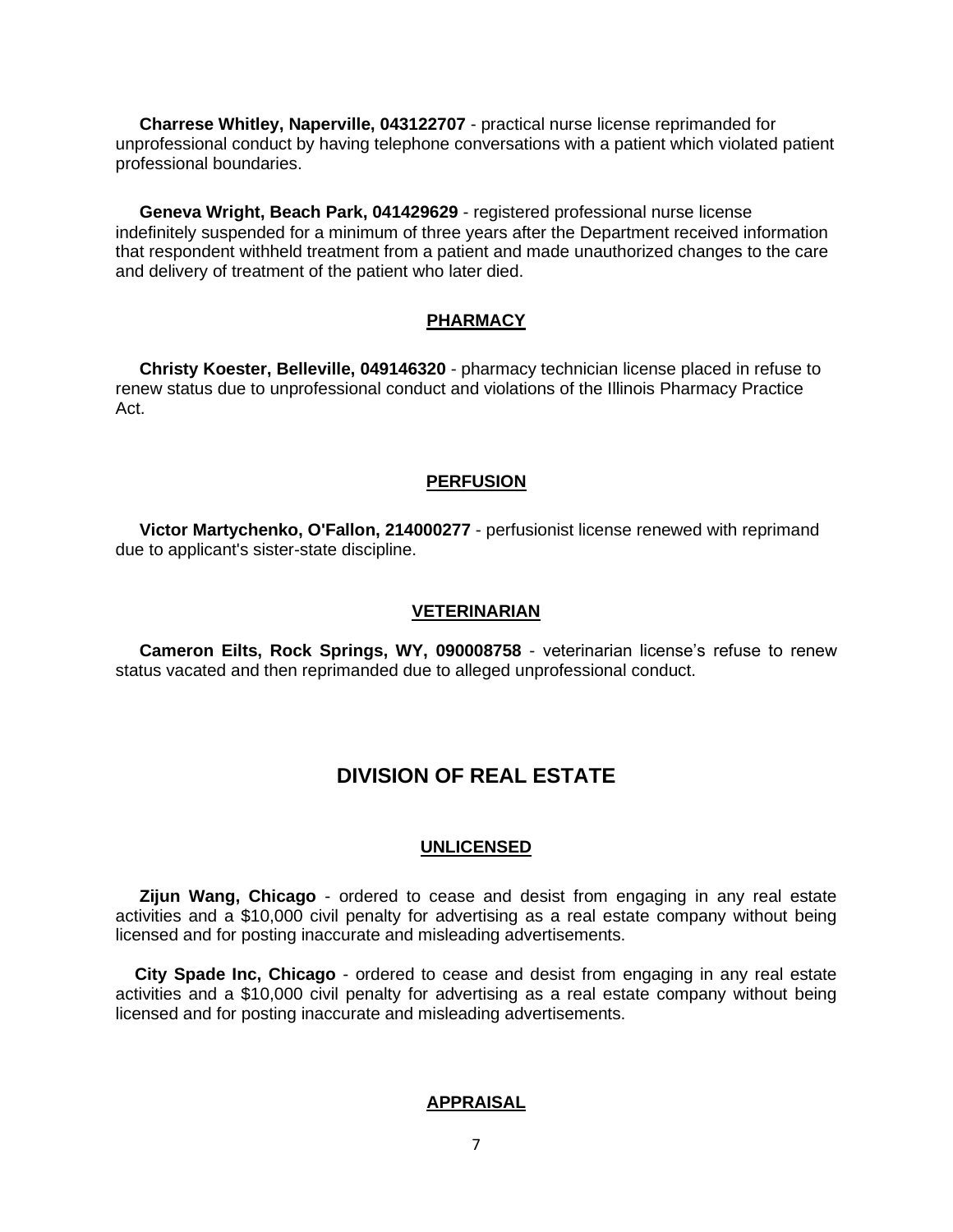**Scott Broders, Davenport IA, 553002079** - certified general real estate appraisal license fined \$3,000 and ordered to complete courses for developing and communicating a misleading appraisal report.

 **Alan Heichman, Buffalo Grove, 553001165** - certified general real estate appraiser license surrendered for failure to complete continuing education prior to renewing the license and for stating on the renewal application that the continuing education had been completed.

## **AUCTIONEER**

 **Cole Starodub, Bloomingdale, 441002338 and Industrico Auctions LLC, Bloomingdale, 444000518 -** real estate auctioneer and real estate auction firm fined \$1,500 jointly and severally for failure to have a written auction contract and for material misrepresenting the qualities or characteristics of an item offered for auction.

## **COMMUNITY ASSOCIATION MANAGER**

 **Mathieu Brown, Chicago, 261002255** - community association manager license suspended for violation of the terms of an order

 **David Westveer, Chicago, 261000824** - community association manager license suspended for violation of the terms of an order.

### **REAL ESTATE**

 **Sara Abbasi, Chicago, 475167105** - real estate broker license suspended for violation of the terms of an order.

 **Scott Feirn, Belvidere, 471008874** - real estate managing broker license suspended for violation of the terms of an order.

 **Hugo Galicia, Chicago, 471017416 and Home First Realty Inc, Chicago, 478011554** - real estate managing broker license and real estate corporation license fined \$4,000 jointly and severally for failing to disclose material information to all parties in a real estate transaction.

 **Derrick Patrick, Chicago, 475156826** - real estate broker license revoked and fined \$25,000 for performing licensed real estate activities and receiving compensation for those activities outside of his sponsorship, failing to provide documents to the Department upon request, performing licensed real estate activities while his license was not-renewed, giving a client lock box and alarm codes to multiple properties, and failure to remit funds that belong to another.